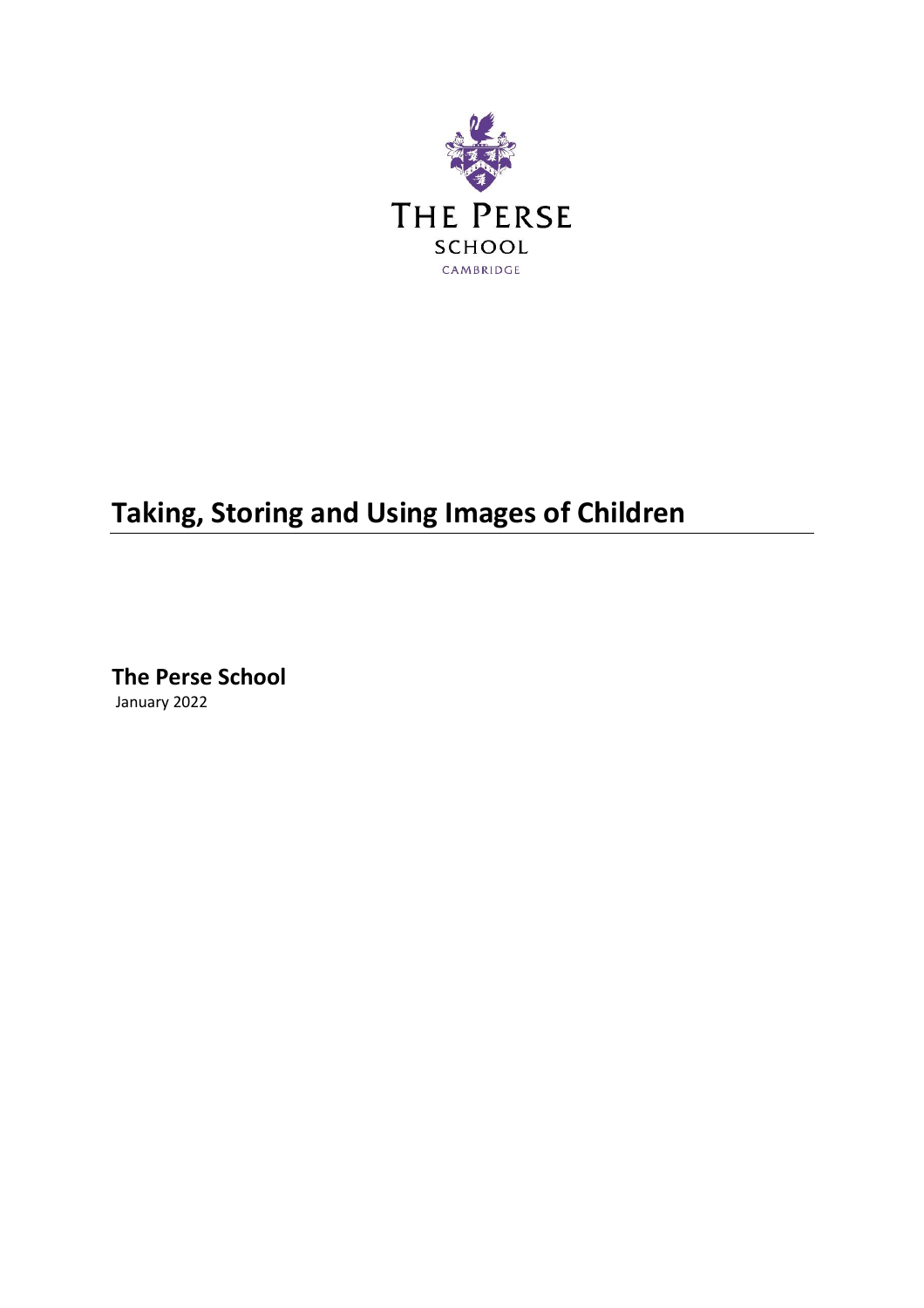# Contents

| 2.  |                                                                             |  |
|-----|-----------------------------------------------------------------------------|--|
| 3.  |                                                                             |  |
| 4.  |                                                                             |  |
| 5.  |                                                                             |  |
| 6.  |                                                                             |  |
|     |                                                                             |  |
| 8.  |                                                                             |  |
| 9.  | Use of Cameras and Filming Equipment (including mobile phones) by Parents 4 |  |
| 10. |                                                                             |  |
| 11. |                                                                             |  |
| 12. |                                                                             |  |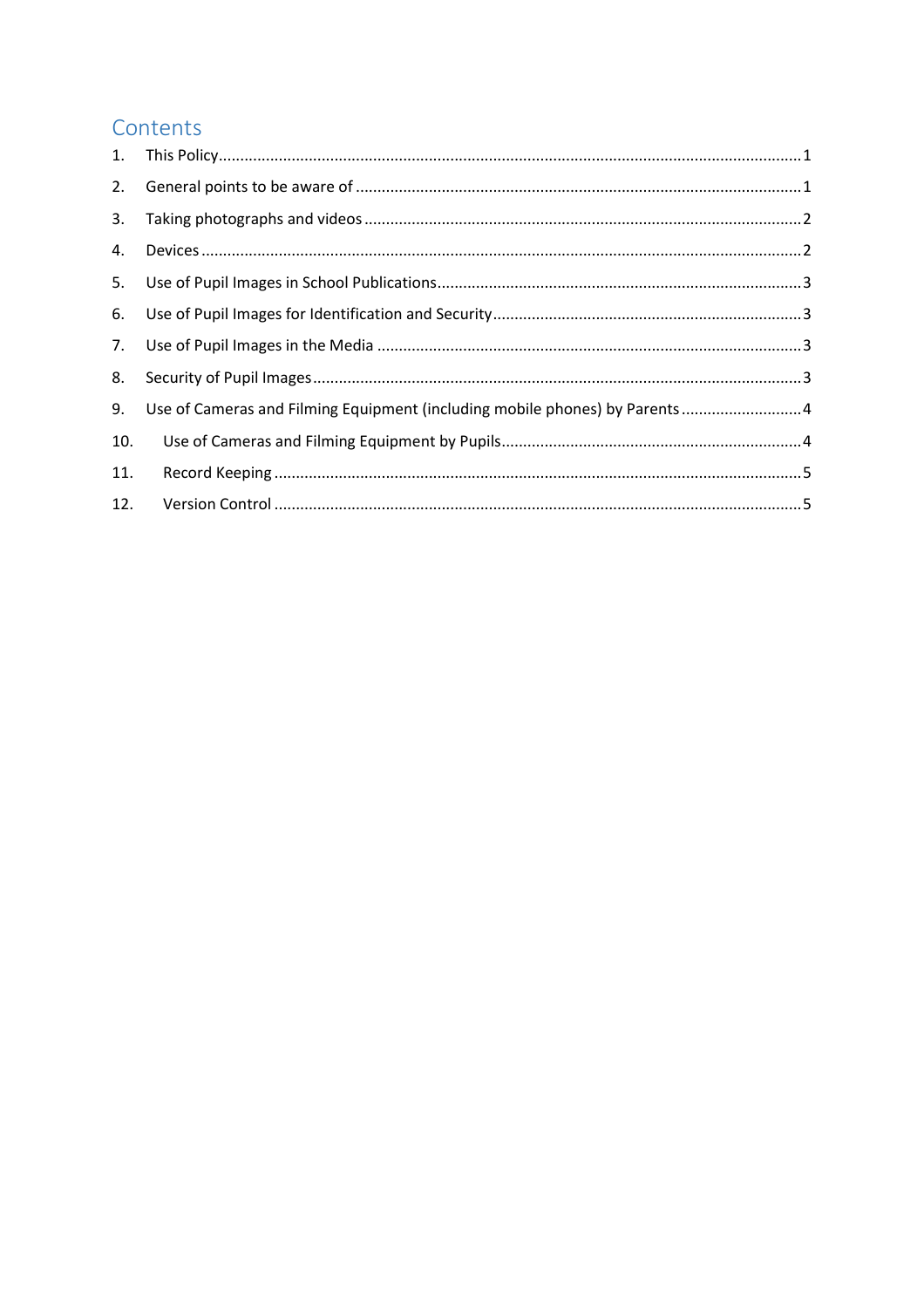# <span id="page-2-0"></span>**1. This Policy**

- This Policy is intended to provide information to pupils and their parents, carers or guardians (referred to in this policy as "parents") about how images of pupils are normally used by the Perse School ("the School"). It also covers the School's approach to the use of cameras and filming equipment at school events and on school premises by parents and pupils themselves, and the media.
- It applies in addition to the School's *Terms and Conditions*, and any other information the School may provide about a particular use of pupil images, including e.g. the *CCTV System Policy* and signage about the use of CCTV; and more general information about use of pupils' personal data, e.g. the School's Privacy Notices. Use of mobile technology including phones and cameras in a safeguarding context are dealt with under paragraph 19 of the School's *Safeguarding and Child Protection Policy* which is available in the policy area of the School's [website.](https://www.perse.co.uk/policies/)

# <span id="page-2-1"></span>**2. General points to be aware of**

- Certain uses of images are necessary for the ordinary running of the School; other uses are in the legitimate interests of the School and its community and unlikely to cause any negative impact on children. The School is entitled lawfully to process such images and take decisions about how to use them, subject to any reasonable objections raised.
- Parents who accept a place for their child at the School will be asked to sign a consent form to indicate that they agree to the School using images of their child as set out in this policy. However, parents should be aware of the fact that certain uses of their child's images may be necessary or unavoidable, for example if they are included incidentally in CCTV.
- The School hopes parents will feel able to support it in using pupil images to celebrate the achievements of pupils, extra-curricular and academic; to promote the work of the School; and for important administrative purposes such as identification and security.
- Any parent who wishes to limit the use of images of a pupil for whom they are responsible should indicate this on the consent form when they receive it. Any further queries should be communicated to the Director of Communications. The School will respect the wishes of parents/carers (and indeed pupils themselves) wherever reasonably possible, and in accordance with this policy.
- Parents should be aware that, from around the age of 12 and upwards, the law recognises pupils' own rights to have a say in how their personal information is used – including images.
- Situations may arise where the pupil and their parents disagree about the use of a photograph:
	- if a pupil objects to the use of their photograph/video it should not be published even if their parents have consented. Parents should be informed of the pupil's decision;
	- if a pupil in Year 7 11 consents to the publication but their parents object, the photograph/video should not be published. Even though the pupil is old enough to exercise their own data protection rights, not adhering to the parents' view could lead to reputational damage.
- Upper School staff should check the photo and video permissions list (saved on the Communications area of SharePoint) for a list of current pupil permissions. Prep and Pelican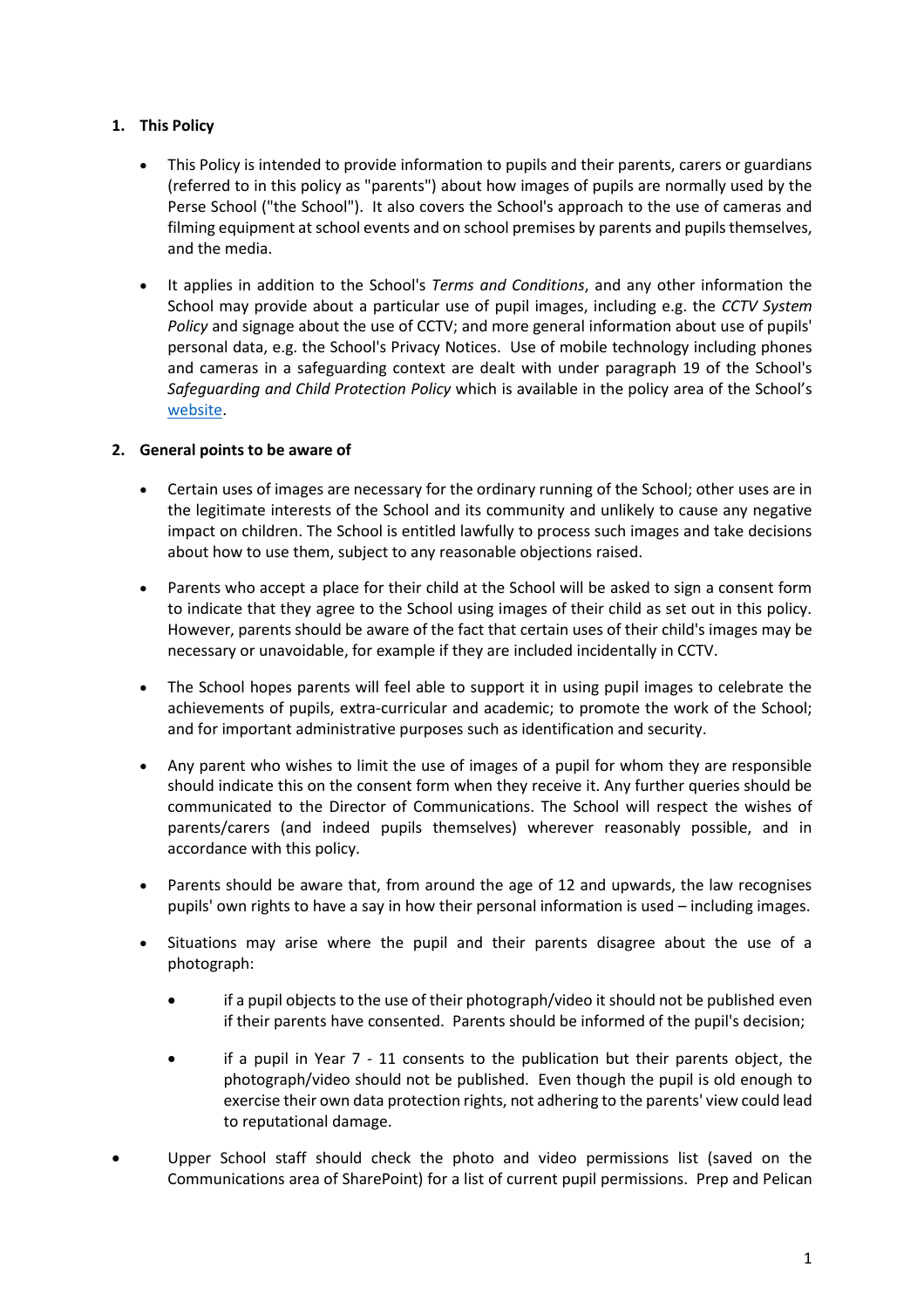staff should confirm pupil photo permission status with the Head's PA. The Director of Communications should be consulted if staff have any doubts or questions about whether a pupil's images can be used.

# <span id="page-3-0"></span>**3. Taking photographs and videos**

- Staff must not take photographs or videos (including live streaming) of pupils which:
	- might cause embarrassment or distress;
	- are associated with distressing or sensitive issues;
	- are taken during one-to-one situations without good reason eg photos taken by marketing staff or sports department staff to publicise an individual pupil's particular achievement; or
	- are unnecessarily intrusive.
- The School's *Code of Conduct* contains further guidance on the taking of photographs and videos of pupils.
- Staff must not send or show photographs or videos of pupils to third parties, such as publishers and web designers, unless this has been authorised by the Director of Communications.

#### <span id="page-3-1"></span>**4. Devices**

- Where possible, staff should only use School owned devices to take photographs or videos of pupils.
- Staff should speak to the Director of ICT if they require the use of a School owned device.
- Where a School owned device is not available, staff may still wish to take images of children using their personal cameras or other portable devices, for instance on school trips, at school plays and concerts or at sporting activities. The following rules apply:
	- Those images must be transferred to the School's computer network as soon as is reasonably practicable;
	- Following transfer, images must be removed from the personal camera or other portable device;
	- Unless agreed in advance with the Director of ICT, staff may not upload images onto personal computers or other electronic devices;
	- Images must not be uploaded to personal social networking sites.
- Staff must comply with the *Acceptable Use of ICT Policy for Staff* at all times.
- The School has carried out a Data Privacy Impact Assessment on Staff using their personal devices to take photographs or videos of children.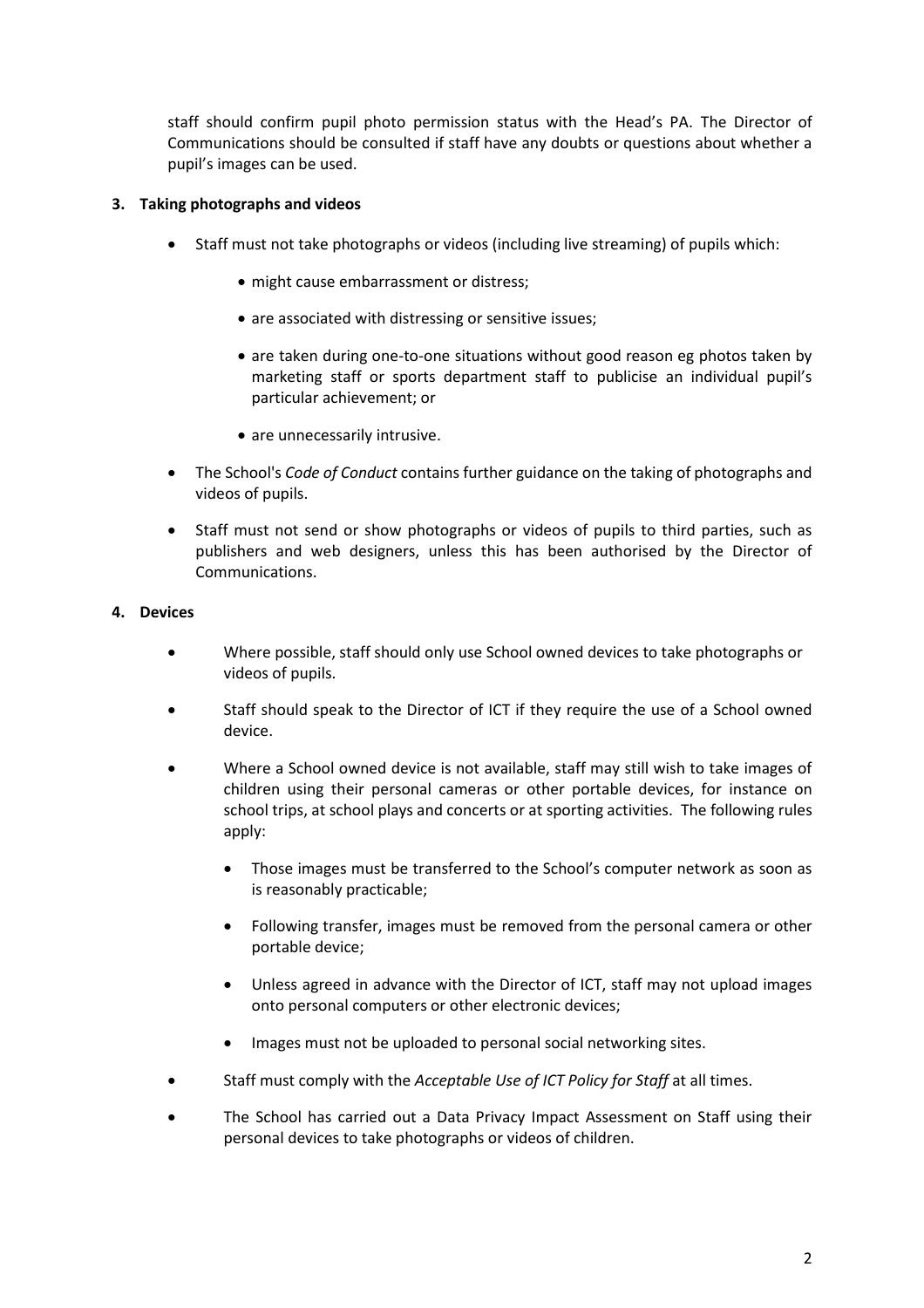#### <span id="page-4-0"></span>**5. Use of Pupil Images in School Publications**

- Unless the relevant pupil or his or her parent has requested otherwise, the School will use images of its pupils to keep the school community updated on the activities of the School, and for marketing and promotional purposes, including:
	- on internal displays (including clips of moving images) on digital and conventional notice boards within the school premises;
	- in communications with the school community (parents, pupils, staff, Governors and alumni) including by email, on the School's internal online systems, and by post;
	- on the School's website and, where appropriate, via the School's social media channels, e.g. Twitter, Instagram, Facebook and YouTube. Such images would not be accompanied by the pupil's full name for pupils at the Pelican and Prep School.
	- in the School's prospectus, and in online, press and other external advertisements for the School. Such external advertising would not normally include pupils' names.
- The source of these images will predominantly be the School's staff (who are subject to policies and rules in how and when to take such images), or a professional photographer used for marketing and promotional purposes, or occasionally pupils. The School will only use images of pupils in suitable dress.

#### <span id="page-4-1"></span>**6. Use of Pupil Images for Identification and Security**

- All pupils are photographed on entering the School and, thereafter, annually (Pelican School and Prep School) and in Year 7, Year 9 and Year 12 (Upper School), for the purposes of internal identification. These photographs identify the pupil by admission number.
- CCTV is in use on school premises, and will sometimes capture images of pupils. Images captured on the School's CCTV system are used in accordance with the Privacy Notices and *CCTV System Policy*/any other information or policies concerning CCTV which may be published by the School from time to time.

#### <span id="page-4-2"></span>**7. Use of Pupil Images in the Media**

- Where practicably possible, the School will always notify parents in advance when the media is expected to attend an event or school activity in which pupils are participating, and will make every reasonable effort to ensure that any pupil whose parent or carer has refused permission for images of that pupil, or themselves, to be made in these circumstances are not photographed or filmed by the media, nor such images provided for media purposes.
- The media often asks for the names of the relevant pupils to go alongside the images, and these will be provided where parents have been informed about the media's visit and both the parent and pupil has consented as appropriate.

# <span id="page-4-3"></span>**8. Security of Pupil Images**

• The media are accompanied at all times by a member of staff when on school premises. All professional photographers will be accompanied if they have not been through the full DBS process, undertaken by The Perse School. The School uses only reputable professional photographers and makes every effort to ensure that any images of pupils are held by them securely, responsibly and in accordance with the School's instructions.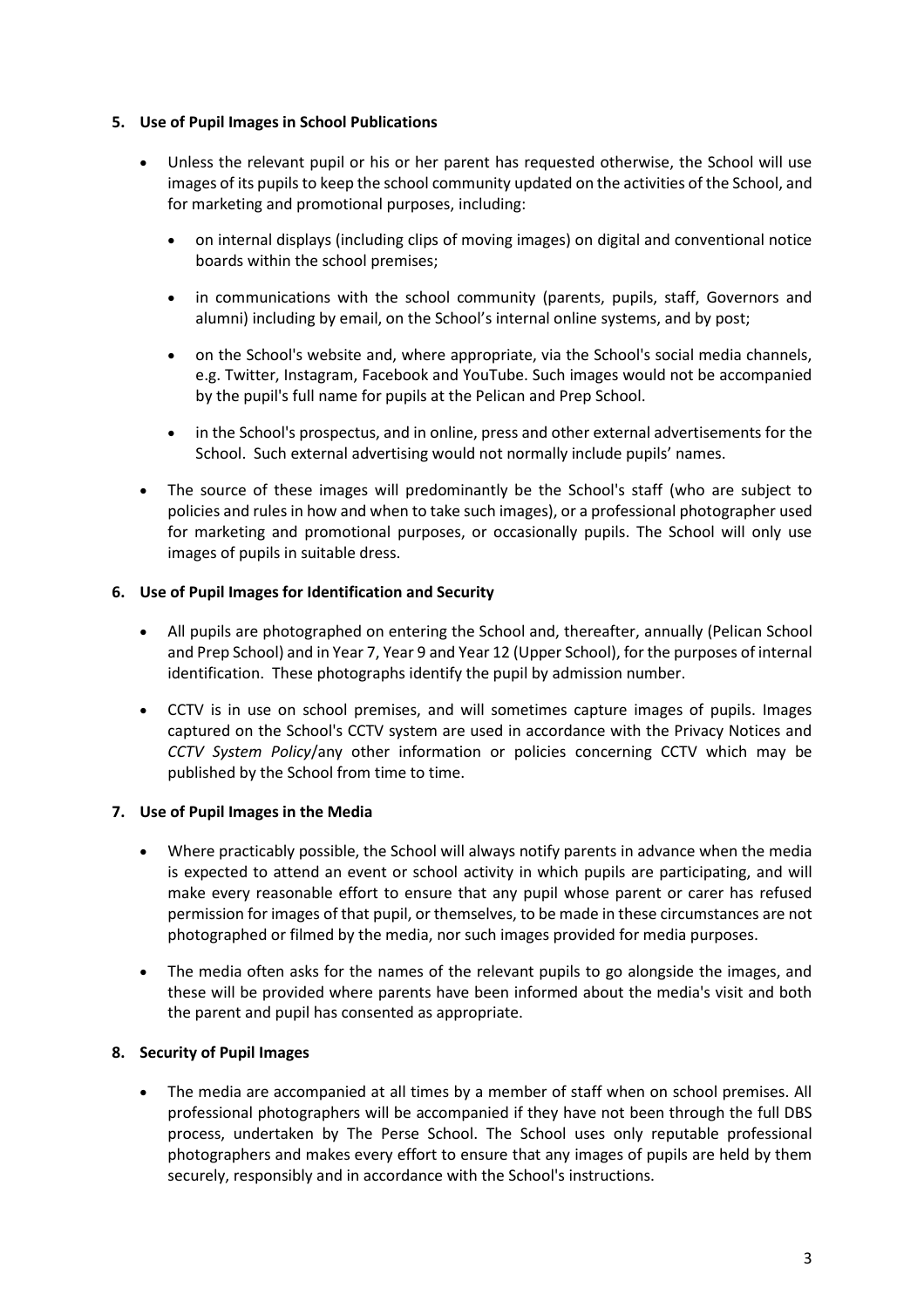- The School takes appropriate technical and organisational security measures to ensure that images of pupils held by the School are kept securely and protected from loss or misuse. The School will take reasonable steps to ensure that members of staff only have access to images of pupils held by the School where it is necessary for them to do so.
- All staff are given guidance on this policy, and on the importance of ensuring that images of pupils are made and used responsibly, only for school purposes, and in accordance with the School's policies and the law.
- All staff who have access to directly publishing images onto social media via an official school account are given appropriate training by a member of the School's communications team.

# <span id="page-5-0"></span>**9. Use of Cameras and Filming Equipment (including mobile phones) by Parents**

- Parents, guardians or close family members (hereafter, parents) are welcome to take photographs of (and where appropriate, film) their own children taking part in school activities at the discretion of the teacher responsible for the event taking place. Where parents are given permission to photograph their children it will be subject to the following guidelines, which the School expects all parents to follow:
	- Parents are asked not to take photographs of other pupils, except incidentally as part of a group shot, without the prior agreement of that pupil's parents.
	- Parents are reminded that such images are for personal use only. Images which may, expressly or not, identify other pupils should not be made accessible to others via the internet (for example on Facebook), or published in any other way.
	- Parents are reminded that copyright issues may prevent the School from permitting the filming or recording of some plays and concerts. The School will always print a reminder in the programme of events where issues of copyright apply.
	- Parents may not film or take photographs in changing rooms or backstage during school productions, nor in any other circumstances in which photography or filming may embarrass or upset pupils.
- The School reserves the right to refuse or withdraw permission to film or take photographs (at a specific event or more generally), from any parent who does not follow these guidelines, or is otherwise reasonably felt to be making inappropriate images.
- The School sometimes records plays and concerts professionally (or engages a professional photographer or film company to do so), in which case the School will only film pupils for whom there is permission, or it will seek specific parental permission for a particular occasion. It may be possible to blur the identity of pupils who appear in a production without filming consent.

#### <span id="page-5-1"></span>**10. Use of Cameras and Filming Equipment by Pupils**

- Please see Appendix 4 of the *Acceptable Use of ICT Policy for Pupils* regarding the taking and use of photographs and images by pupils.
- All pupils are encouraged to look after each other, and to report any concerns about the misuse of technology, or any worrying issues to a member of the teaching staff.